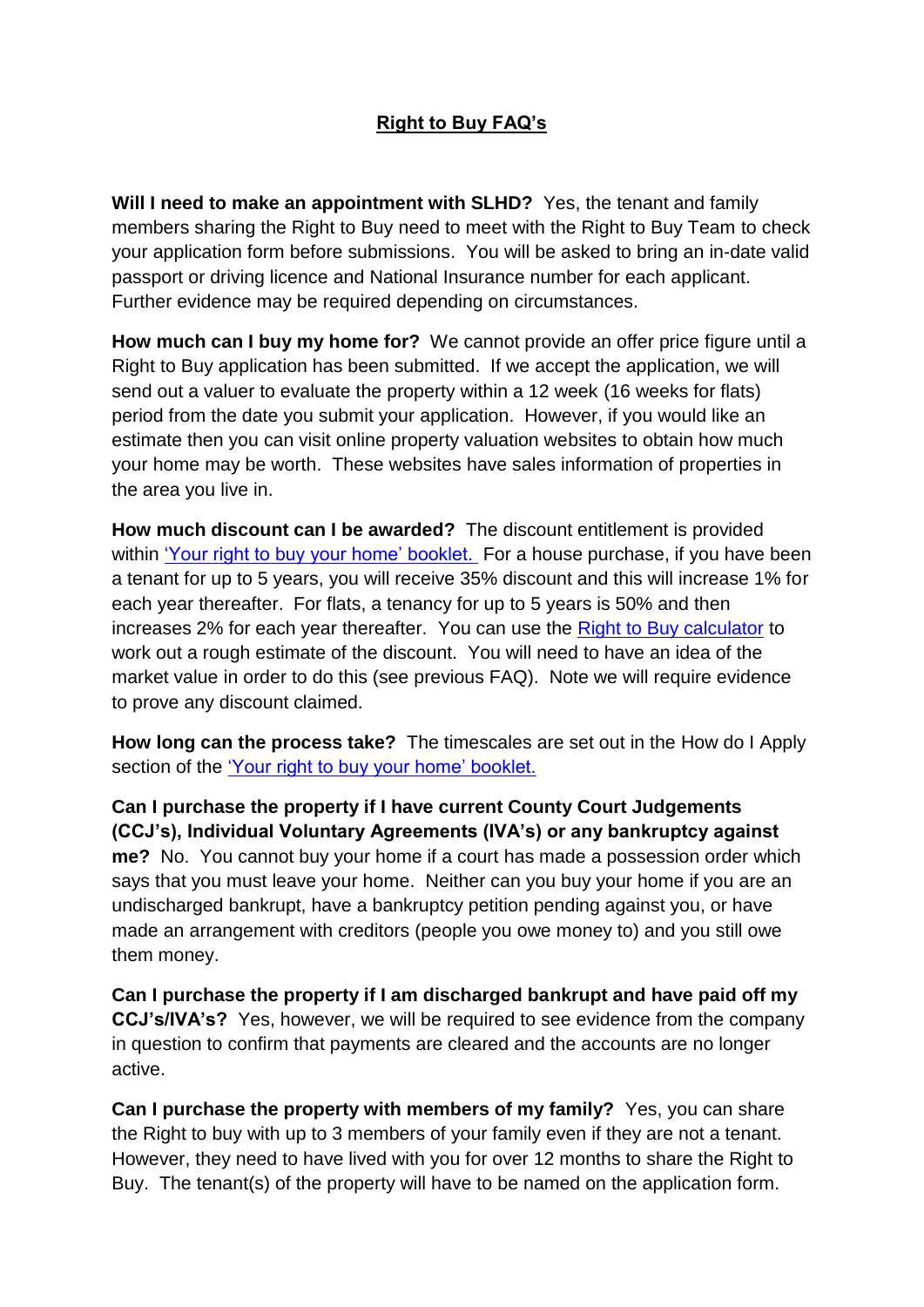**Can I apply if I am in rent/Council Tax arrears**? Yes, all arrears must be cleared before you are able to complete the purchase.

**Will I be charged for the Right to Buy Service?** No, St Leger Homes of Doncaster do not charge for the Right to Buy service.

**Do St leger Homes or Doncaster Council provide mortgages?** No, we do not provide mortgages.

**How do I fund the purchase of the property?** You will be required to fund the purchase of the property (i.e. cash or mortgage). If you are paying in cash you will be required to provide evidence of where the cash has come from under Money Laundering regulations. If anyone gifts you the cash, they will be required to attend the Right to Buy appointment with you. We also ask to see a mortgage promise to show you are eligible for a mortgage and how much the lender will advance you. You will also require a solicitor to complete the sale and you will be responsible for the solicitor's fees.

**Can anyone be named on the mortgage?** This depends on the mortgage lender. You will have to speak with your mortgage providers in regards to this matter prior to applying.

**Can I buy a property with a non-standard (non-traditional) construction type?**  Yes, however you may experience problems getting a mortgage as some lenders refuse to lend against this type of property. Before applying, ask for the construction type of the property and speak to your preferred lender. If you buy a non-traditional property please be aware that if you ever come to sell, your prospective buyer may not be able to get a mortgage.

**Am I entitled to repairs on my home?** Yes, you will be eligible for emergency repairs only up until the sale has completed.

## **What are emergency repairs?**

- Loss of gas, electric and water
- Toilet doesn't work
- Leaking roof
- Blockage of main pipes
- Unsecure external doors
- Loose handrails/bannisters
- Rotting timber/floors
- Kitchen & Bathroom extractor fans not working
- If Planned Maintenance is being carried out in your area you are not eligible if you have a Right to Buy Application on going.

Please be aware that any non-essential outstanding repairs will be cancelled if your Right to Buy application form is submitted before the repairs are carried out.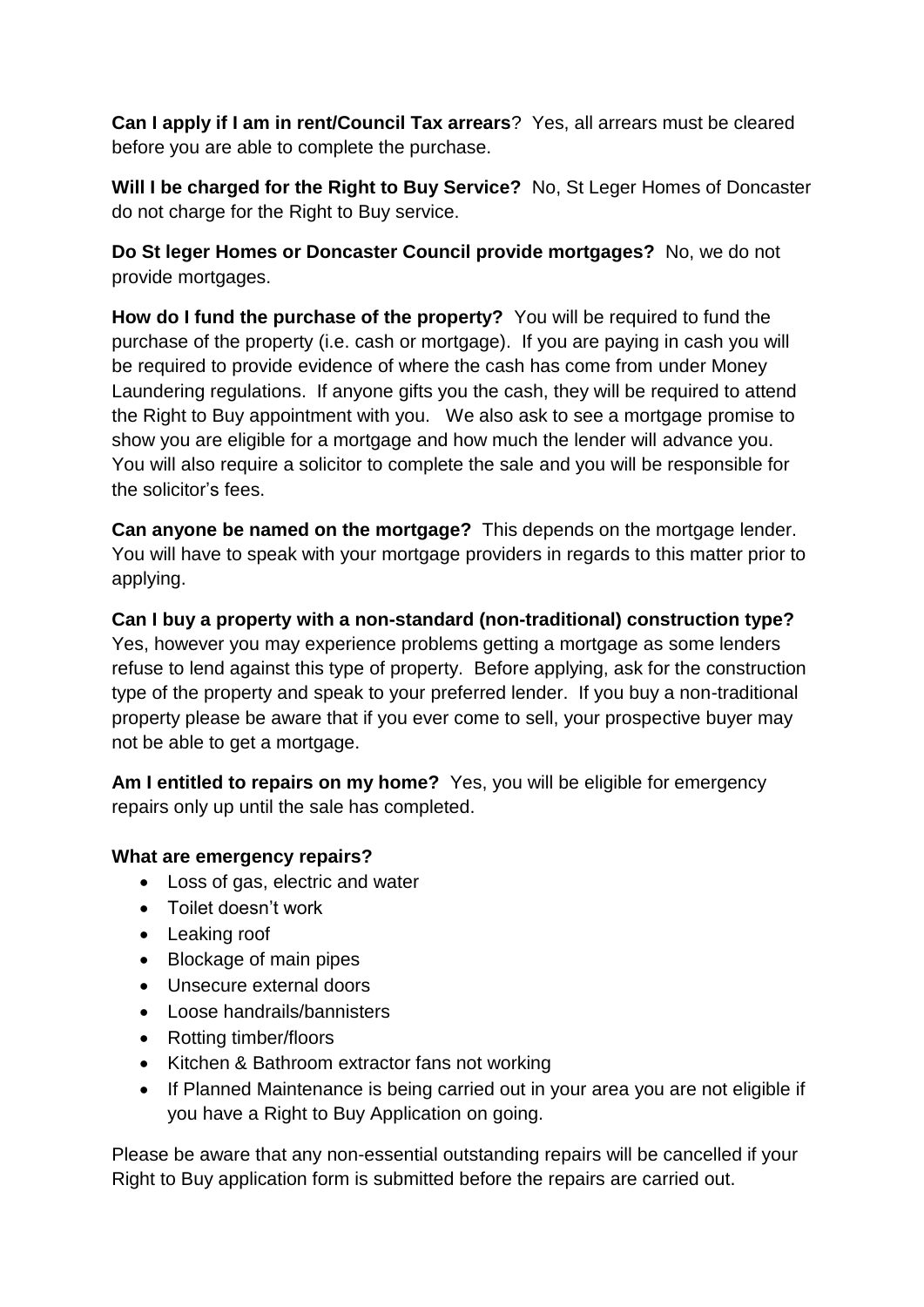**Can I carry out improvement works on my property when I have submitted a Right to buy application?** No, you will not be able to carry out improvement works on your property whilst you have an active Right to Buy application. Any outstanding improvement works will need to be completed or cancelled before a Right to Buy application can be accepted.

**If I have made improvements to my home will it increase the value of the property?** No, you can list the improvements you have made on your application form and these will be disregarded by the valuer in reaching the valuation. You will be required to provide evidence of any improvements that you have not obtained permission for.

**If I have contents insurance with St Leger Homes of Doncaster, will this continue once I have purchased the property?** No. You will need to arrange your own contents and buildings insurance.

**If I have an active garden account with St Leger Homes of Doncaster, will this continue once I have purchased the property?** No. You will need to make your own arrangements to maintain your garden.

**If I have an active garage account with St Leger Homes of Doncaster, will this continue once I have purchased the property?** Yes, you can still rent the garage from St Leger Homes of Doncaster however; the rate you pay will increase.

**Will the Right to Buy include solar panels fitted to the roof of my home by Doncaster Council?** No. The solar panels will remain, but they will not be included in the sale. You will be asked to enter into a lease for the area of roof the panels cover. St Leger Homes of Doncaster will continue to repair and maintain the panels for the length of the lease or until they are no longer financially viable.

Some newer homes have roof tiles that are solar panels. These may be included in the Right to Buy.

**Will my benefits stop once I have purchased my property?** Yes. We are required to report that you have submitted a Right to Buy application to Housing Benefits/Universal Credit.

**Can I purchase a new build property within the Right to Buy scheme?** Yes, however, the cost of construction for homes built in the last ten years (or last 15 years if your home was built or acquired by the landlord after 2<sup>nd</sup> April 2012) will impact on the level of discount you receive. Please see the 'Right to Buy Your Home' guide booklet under the cost floor [section.](https://www.stlegerhomes.co.uk/EasySiteWeb/GatewayLink.aspx?alId=18534)

**Can I cancel my Right to Buy application at any time?** Yes, you can cancel your application at any stage. The request must be put in writing and signed by all applicants.